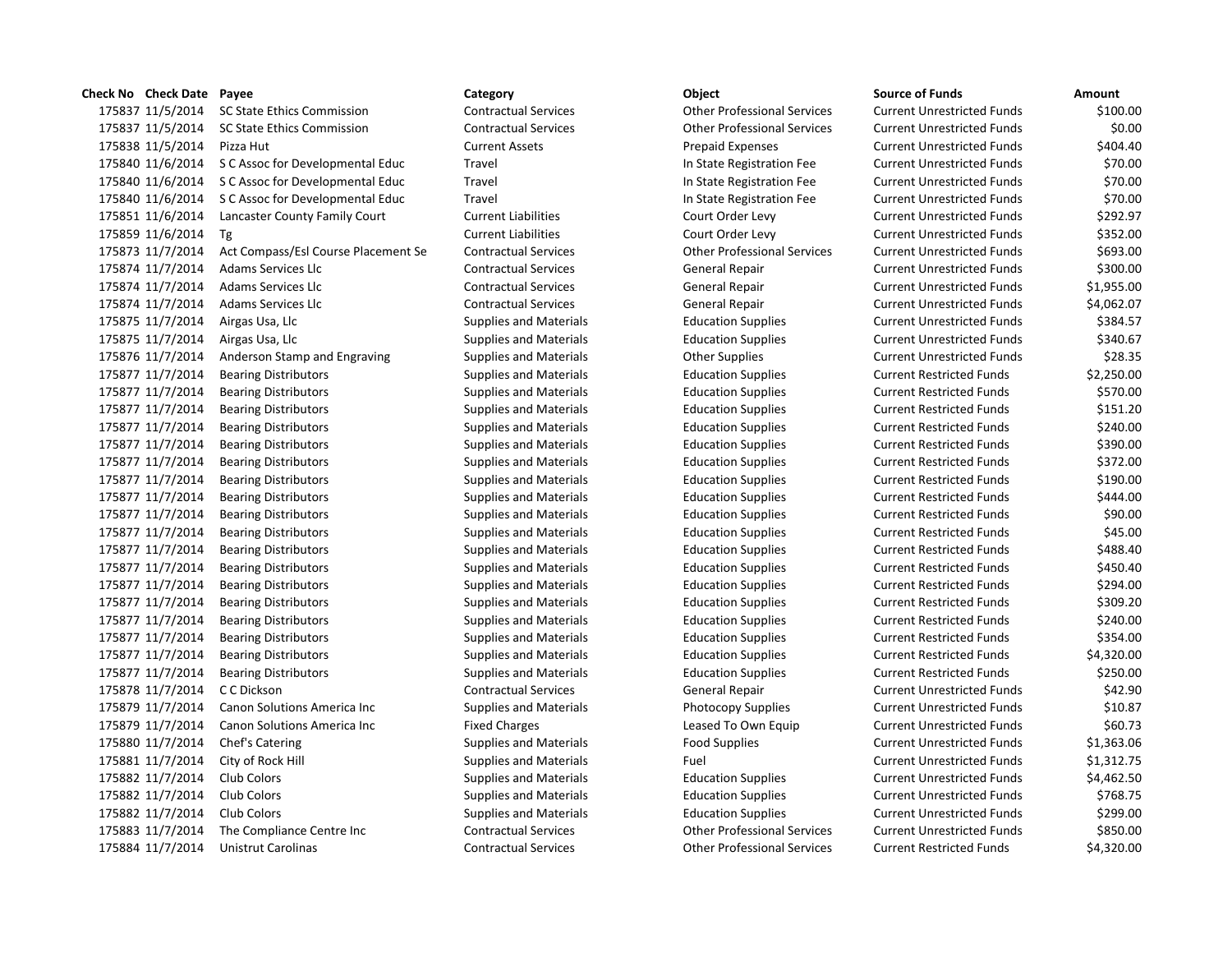# 175884 11/7/2014 Unistrut Carolinas Contractual Services Other Professional Services Current Restricted Funds \$2,880.00 175886 11/7/2014 Davis & Floyd, Inc. Permanent Improvements Fees, Arch, Eng & Other Unexpended Plant & Permanent Improvements 175887 11/7/2014 Dell Computer Corporation Supplies and Materials Education Supplies 175887 11/7/2014 Dell Computer Corporation Supplies and Materials Education Supplies 175888 11/7/2014 Education to Go Contractual Services Other Professional Services 175889 11/7/2014 Empire Equipment Equipment Equipment Equipment Non Capitalized Equipment 175889 11/7/2014 Empire Equipment **Example Equipment** Equipment Non Capitalized Equipment 175891 11/7/2014 ESP Associates PA **Permanent Improvements** Reimbursables 175891 11/7/2014 ESP Associates PA **Permanent Improvements** Fees, Arch, Eng & Other 175892 11/7/2014 Fortune Academy Inc Contractual Services Other Professional Services 175894 11/7/2014 Honey Baked Ham Company Supplies and Materials Food Supplies 175894 11/7/2014 Honey Baked Ham Company Supplies and Materials Food Supplies 175894 11/7/2014 Honey Baked Ham Company Supplies and Materials Food Supplies 175895 11/7/2014 Interstate Towing and Recovery Contractual Services Contractual Services Current Professional Services 175897 11/7/2014 Jer Group Inc **Contractual Services** Contractual Services Current Current Unrestricted Funds & 1, 175898 11/7/2014 YTC Employee Supplies and Materials Maintenance Supplies Current Unrestricted Funds Analysis 175898 11/7/2014 YTC Employee Supplies and Materials Maintenance Supplies Current Unrestricted Funds Analytic 175899 11/7/2014 Johnson Controls Inc Contractual Services Other Professional Services 175900 11/7/2014 Love Security Services Inc Contractual Services Current Current Current Current Unrestricted Funds \$548.100 Current Unrestricted Funds \$548.100 Current Units \$548.100 Current Units \$548.100 Current Units \$ 175900 11/7/2014 Love Security Services Inc Contractual Services Current Current Current Current Unrestricted Funds \$5 175900 11/7/2014 Love Security Services Inc Contractual Services Other Contractual Services Current Unrestricted Funds \$552.00 175900 11/7/2014 Love Security Services Inc Contractual Services Current Contractual Services Current Unrestricted Funds \$432.000 Current Unrestricted Funds \$432.000 Current Units \$432.000 Current Units \$432.000 Current Un 175901 11/7/2014 Larry Lovett Contractual Services Contractual Services Current Current Current Unrestricted Funds \$15.000 Lines & 145.000 Lines & 2016.000 Lines & 2016.000 Lines & 2016.000 Lines & 2016.000 Lines & 2016.00 175902 11/7/2014 MCON Construction **National Permanent Improvements** Other Permanent Imp 175903 11/7/2014 Mitre Design Inc Contractual Services Current Current Current Current Unrestricted Funds & 250 175903 11/7/2014 Mitre Design Inc Contractual Services Other Professional Services 175904 11/7/2014 Nolen Photography Inc. Contractual Services Other Professional Services Current Unrestricted Funds \$4,200.00 175904 11/7/2014 Nolen Photography Inc. Contractual Services Other Professional Services Current Unrestricted Funds \$2,300.00

| Check No Check Date Payee |                                | Category                      | Object                             | <b>Source of Funds</b>            | <b>Amount</b> |
|---------------------------|--------------------------------|-------------------------------|------------------------------------|-----------------------------------|---------------|
| 175884 11/7/2014          | <b>Unistrut Carolinas</b>      | <b>Contractual Services</b>   | <b>Other Professional Services</b> | <b>Current Restricted Funds</b>   | \$2,880.00    |
| 175885 11/7/2014          | Dade Paper and Bag Co          | <b>Supplies and Materials</b> | Janitorial Supplies                | <b>Current Unrestricted Funds</b> | \$1,680.91    |
| 175885 11/7/2014          | Dade Paper and Bag Co          | <b>Supplies and Materials</b> | Janitorial Supplies                | <b>Current Unrestricted Funds</b> | \$384.90      |
| 175886 11/7/2014          | Davis & Floyd, Inc.            | Permanent Improvements        | Fees, Arch, Eng & Other            | Unexpended Plant                  | \$4,360.00    |
| 175887 11/7/2014          | Dell Computer Corporation      | <b>Supplies and Materials</b> | <b>Education Supplies</b>          | <b>Current Restricted Funds</b>   | \$296.34      |
| 175887 11/7/2014          | Dell Computer Corporation      | <b>Supplies and Materials</b> | <b>Education Supplies</b>          | <b>Current Restricted Funds</b>   | \$587.29      |
| 175888 11/7/2014          | <b>Education to Go</b>         | <b>Contractual Services</b>   | <b>Other Professional Services</b> | <b>Current Unrestricted Funds</b> | \$455.00      |
| 175888 11/7/2014          | <b>Education to Go</b>         | <b>Contractual Services</b>   | <b>Other Professional Services</b> | <b>Current Unrestricted Funds</b> | \$872.00      |
| 175889 11/7/2014          | <b>Empire Equipment</b>        | Equipment                     | Non Capitalized Equipment          | <b>Current Unrestricted Funds</b> | \$2,931.38    |
| 175889 11/7/2014          | <b>Empire Equipment</b>        | Equipment                     | Non Capitalized Equipment          | <b>Current Unrestricted Funds</b> | \$2.00        |
| 175890 11/7/2014          | The Equipment Room             | <b>Supplies and Materials</b> | <b>Clothing Supplies</b>           | <b>Current Unrestricted Funds</b> | \$246.10      |
| 175890 11/7/2014          | The Equipment Room             | <b>Supplies and Materials</b> | <b>Clothing Supplies</b>           | <b>Current Unrestricted Funds</b> | \$562.64      |
| 175891 11/7/2014          | <b>ESP Associates PA</b>       | Permanent Improvements        | Reimbursables                      | Unexpended Plant                  | \$11.62       |
| 175891 11/7/2014          | <b>ESP Associates PA</b>       | Permanent Improvements        | Fees, Arch, Eng & Other            | Unexpended Plant                  | \$417.00      |
| 175892 11/7/2014          | Fortune Academy Inc            | <b>Contractual Services</b>   | <b>Other Professional Services</b> | <b>Current Unrestricted Funds</b> | \$2,213.00    |
| 175893 11/7/2014          | Graybar Electric Co            | <b>Contractual Services</b>   | General Repair                     | <b>Current Unrestricted Funds</b> | \$86.72       |
| 175893 11/7/2014          | Graybar Electric Co            | <b>Contractual Services</b>   | General Repair                     | <b>Current Unrestricted Funds</b> | \$80.16       |
| 175893 11/7/2014          | Graybar Electric Co            | <b>Contractual Services</b>   | General Repair                     | <b>Current Unrestricted Funds</b> | \$27.60       |
| 175893 11/7/2014          | Graybar Electric Co            | <b>Contractual Services</b>   | General Repair                     | <b>Current Unrestricted Funds</b> | \$81.23       |
| 175893 11/7/2014          | Graybar Electric Co            | <b>Contractual Services</b>   | General Repair                     | <b>Current Unrestricted Funds</b> | \$4.11        |
| 175893 11/7/2014          | Graybar Electric Co            | <b>Contractual Services</b>   | General Repair                     | <b>Current Unrestricted Funds</b> | \$11.79       |
| 175894 11/7/2014          | Honey Baked Ham Company        | <b>Supplies and Materials</b> | <b>Food Supplies</b>               | <b>Current Unrestricted Funds</b> | \$101.47      |
| 175894 11/7/2014          | Honey Baked Ham Company        | <b>Supplies and Materials</b> | <b>Food Supplies</b>               | <b>Current Unrestricted Funds</b> | \$415.12      |
| 175894 11/7/2014          | Honey Baked Ham Company        | <b>Supplies and Materials</b> | <b>Food Supplies</b>               | <b>Current Unrestricted Funds</b> | \$341.55      |
| 175895 11/7/2014          | Interstate Towing and Recovery | <b>Contractual Services</b>   | <b>Other Professional Services</b> | <b>Current Unrestricted Funds</b> | \$55.00       |
| 175896 11/7/2014          | Jacksons Kitchen               | <b>Supplies and Materials</b> | <b>Food Supplies</b>               | <b>Current Unrestricted Funds</b> | \$508.00      |
| 175897 11/7/2014          | Jer Group Inc                  | <b>Contractual Services</b>   | <b>Other Professional Services</b> | <b>Current Unrestricted Funds</b> | \$1,249.00    |
| 175898 11/7/2014          | <b>YTC Employee</b>            | <b>Supplies and Materials</b> | <b>Maintenance Supplies</b>        | <b>Current Unrestricted Funds</b> | \$113.41      |
| 175898 11/7/2014          | <b>YTC</b> Employee            | <b>Supplies and Materials</b> | <b>Maintenance Supplies</b>        | <b>Current Unrestricted Funds</b> | \$2,133.75    |
| 175898 11/7/2014          | <b>YTC</b> Employee            | <b>Supplies and Materials</b> | <b>Maintenance Supplies</b>        | <b>Current Unrestricted Funds</b> | \$200.00      |
| 175899 11/7/2014          | Johnson Controls Inc           | <b>Contractual Services</b>   | <b>Other Professional Services</b> | <b>Current Unrestricted Funds</b> | \$900.00      |
| 175900 11/7/2014          | Love Security Services Inc     | <b>Contractual Services</b>   | <b>Other Professional Services</b> | <b>Current Unrestricted Funds</b> | \$548.10      |
| 175900 11/7/2014          | Love Security Services Inc     | <b>Contractual Services</b>   | <b>Other Professional Services</b> | <b>Current Unrestricted Funds</b> | \$545.40      |
| 175900 11/7/2014          | Love Security Services Inc     | <b>Contractual Services</b>   | <b>Other Contractual Services</b>  | <b>Current Unrestricted Funds</b> | \$552.00      |
| 175900 11/7/2014          | Love Security Services Inc     | <b>Contractual Services</b>   | <b>Other Contractual Services</b>  | <b>Current Unrestricted Funds</b> | \$432.00      |
| 175901 11/7/2014          | Larry Lovett                   | <b>Contractual Services</b>   | <b>Other Professional Services</b> | <b>Current Unrestricted Funds</b> | \$145.00      |
| 175902 11/7/2014          | <b>MCON Construction</b>       | <b>Contractual Services</b>   | General Repair                     | <b>Current Unrestricted Funds</b> | \$2,718.00    |
| 175902 11/7/2014          | <b>MCON Construction</b>       | Permanent Improvements        | Other Permanent Imp                | Unexpended Plant                  | \$25,060.93   |
| 175903 11/7/2014          | Mitre Design Inc               | <b>Contractual Services</b>   | <b>Other Professional Services</b> | <b>Current Unrestricted Funds</b> | \$250.00      |
| 175903 11/7/2014          | Mitre Design Inc               | <b>Contractual Services</b>   | <b>Other Professional Services</b> | <b>Current Unrestricted Funds</b> | \$4,750.00    |
| 175904 11/7/2014          | Nolen Photography Inc.         | <b>Contractual Services</b>   | <b>Other Professional Services</b> | <b>Current Unrestricted Funds</b> | \$4,200.00    |
| 175904 11/7/2014          | Nolen Photography Inc.         | <b>Contractual Services</b>   | <b>Other Professional Services</b> | <b>Current Unrestricted Funds</b> | \$2,300.00    |
| 175904 11/7/2014          | Nolen Photography Inc.         | <b>Current Assets</b>         | <b>Prepaid Expenses</b>            | <b>Current Unrestricted Funds</b> | (51,000.00)   |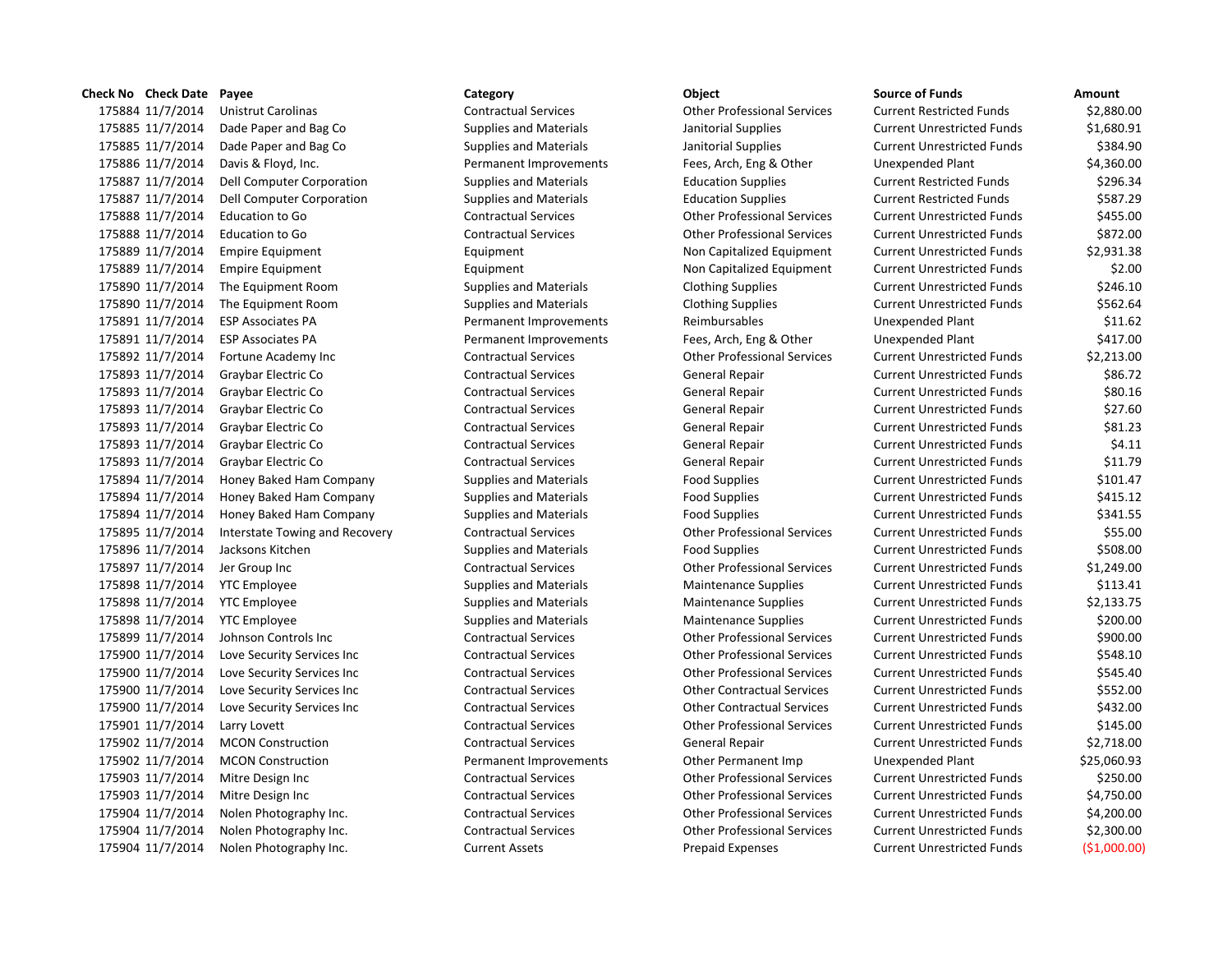| Check No Check Date Payee |                                     | Category                      | Object                             | <b>Source of Funds</b>            | Amount     |
|---------------------------|-------------------------------------|-------------------------------|------------------------------------|-----------------------------------|------------|
| 175905 11/7/2014          | Ontario Investments Inc.            | <b>Fixed Charges</b>          | Leased To Own Equip                | <b>Current Unrestricted Funds</b> | \$189.80   |
| 175905 11/7/2014          | Ontario Investments Inc.            | <b>Fixed Charges</b>          | Leased To Own Equip                | <b>Current Unrestricted Funds</b> | \$196.64   |
| 175906 11/7/2014          | Panera Llc                          | <b>Supplies and Materials</b> | <b>Food Supplies</b>               | <b>Current Unrestricted Funds</b> | \$124.97   |
| 175906 11/7/2014          | Panera Llc                          | <b>Supplies and Materials</b> | <b>Food Supplies</b>               | <b>Current Unrestricted Funds</b> | \$32.48    |
| 175906 11/7/2014          | Panera Llc                          | <b>Supplies and Materials</b> | <b>Food Supplies</b>               | <b>Current Unrestricted Funds</b> | \$185.18   |
| 175906 11/7/2014          | Panera Llc                          | Supplies and Materials        | <b>Food Supplies</b>               | <b>Current Unrestricted Funds</b> | \$111.13   |
| 175906 11/7/2014          | Panera Llc                          | <b>Supplies and Materials</b> | <b>Food Supplies</b>               | <b>Current Unrestricted Funds</b> | \$26.03    |
| 175906 11/7/2014          | Panera Llc                          | <b>Supplies and Materials</b> | <b>Food Supplies</b>               | <b>Current Unrestricted Funds</b> | \$94.92    |
| 175907 11/7/2014          | Partnership Among S C Academic Libr | <b>Contractual Services</b>   | Data Processing Serv               | <b>Current Unrestricted Funds</b> | \$1,078.00 |
| 175908 11/7/2014          | Quality Cleaning Janitorial Service | <b>Contractual Services</b>   | <b>Other Professional Services</b> | <b>Current Unrestricted Funds</b> | \$395.00   |
| 175909 11/7/2014          | Quality First Concrete Finishing &  | <b>Contractual Services</b>   | <b>Other Professional Services</b> | <b>County Projects</b>            | \$1,105.49 |
| 175909 11/7/2014          | Quality First Concrete Finishing &  | <b>Contractual Services</b>   | <b>Other Professional Services</b> | <b>County Projects</b>            | \$1,303.28 |
| 175910 11/7/2014          | <b>Riverview Medical Clinic</b>     | <b>Contractual Services</b>   | <b>Other Professional Services</b> | <b>Current Unrestricted Funds</b> | \$80.00    |
| 175911 11/7/2014          | SC Manufacturing Extension Partners | <b>Contractual Services</b>   | <b>Other Professional Services</b> | <b>Current Unrestricted Funds</b> | \$7,145.00 |
| 175912 11/7/2014          | Scannx                              | Equipment                     | Non Capitalized Equipment          | <b>Current Unrestricted Funds</b> | \$3,000.00 |
| 175912 11/7/2014          | Scannx                              | Equipment                     | Non Capitalized Equipment          | <b>Current Unrestricted Funds</b> | \$1,995.00 |
| 175912 11/7/2014          | Scannx                              | Equipment                     | Non Capitalized Equipment          | <b>Current Unrestricted Funds</b> | \$1,195.00 |
| 175912 11/7/2014          | Scannx                              | Equipment                     | Non Capitalized Equipment          | <b>Current Unrestricted Funds</b> | \$600.00   |
| 175912 11/7/2014          | Scannx                              | Equipment                     | Non Capitalized Equipment          | <b>Current Unrestricted Funds</b> | \$150.00   |
| 175912 11/7/2014          | Scannx                              | Equipment                     | Non Capitalized Equipment          | <b>Current Unrestricted Funds</b> | \$150.00   |
| 175913 11/7/2014          | Sign Techniques                     | <b>Contractual Services</b>   | <b>Other Professional Services</b> | <b>Current Unrestricted Funds</b> | \$14.98    |
| 175913 11/7/2014          | Sign Techniques                     | <b>Contractual Services</b>   | <b>Other Professional Services</b> | <b>Current Unrestricted Funds</b> | \$392.16   |
| 175914 11/7/2014          | Snipes                              | Supplies and Materials        | Janitorial Supplies                | <b>Current Unrestricted Funds</b> | \$282.23   |
| 175914 11/7/2014          | Snipes                              | <b>Supplies and Materials</b> | Janitorial Supplies                | <b>Current Unrestricted Funds</b> | \$466.80   |
| 175915 11/7/2014          | Softdocs Inc                        | <b>Supplies and Materials</b> | <b>Office Supplies</b>             | <b>Current Unrestricted Funds</b> | (50.02)    |
| 175915 11/7/2014          | Softdocs Inc                        | <b>Supplies and Materials</b> | <b>Office Supplies</b>             | <b>Current Unrestricted Funds</b> | \$197.67   |
| 175915 11/7/2014          | Softdocs Inc                        | <b>Supplies and Materials</b> | <b>Office Supplies</b>             | <b>Current Unrestricted Funds</b> | \$94.22    |
| 175915 11/7/2014          | Softdocs Inc                        | Supplies and Materials        | <b>Office Supplies</b>             | <b>Current Unrestricted Funds</b> | \$47.38    |
| 175916 11/7/2014          | Staffmark                           | <b>Contractual Services</b>   | <b>Other Professional Services</b> | <b>Current Unrestricted Funds</b> | \$509.16   |
| 175916 11/7/2014          | Staffmark                           | <b>Contractual Services</b>   | <b>Other Professional Services</b> | <b>Current Unrestricted Funds</b> | \$509.16   |
| 175916 11/7/2014          | Staffmark                           | <b>Contractual Services</b>   | <b>Other Contractual Services</b>  | <b>Current Unrestricted Funds</b> | \$1,218.60 |
| 175916 11/7/2014          | Staffmark                           | <b>Contractual Services</b>   | <b>Other Contractual Services</b>  | <b>Current Unrestricted Funds</b> | \$515.60   |
| 175916 11/7/2014          | Staffmark                           | <b>Contractual Services</b>   | <b>Other Contractual Services</b>  | <b>Current Unrestricted Funds</b> | \$515.60   |
| 175916 11/7/2014          | Staffmark                           | <b>Contractual Services</b>   | <b>Other Contractual Services</b>  | <b>Current Unrestricted Funds</b> | \$1,218.60 |
| 175916 11/7/2014          | Staffmark                           | <b>Contractual Services</b>   | <b>Other Professional Services</b> | <b>Current Unrestricted Funds</b> | \$257.80   |
| 175916 11/7/2014          | Staffmark                           | <b>Contractual Services</b>   | <b>Other Professional Services</b> | <b>Current Unrestricted Funds</b> | \$257.80   |
| 175917 11/7/2014          | State Line Lighting                 | Permanent Improvements        | Other Permanent Imp                | <b>State Def Maintenance</b>      | \$2,112.18 |
| 175918 11/7/2014          | Tg&r Landscape Group                | <b>Contractual Services</b>   | <b>Other Professional Services</b> | <b>Current Unrestricted Funds</b> | \$250.00   |
| 175919 11/7/2014          | <b>Unifirst Corporation</b>         | <b>Contractual Services</b>   | <b>Other Professional Services</b> | <b>Current Unrestricted Funds</b> | \$74.21    |
| 175920 11/7/2014          | Watson Tate Savory Architects Inc   | Permanent Improvements        | Fees, Arch, Eng & Other            | Unexpended Plant                  | \$6,716.70 |
| 175920 11/7/2014          | Watson Tate Savory Architects Inc   | Permanent Improvements        | Reimbursables                      | Unexpended Plant                  | \$288.24   |
| 175921 11/7/2014          | White Office Furniture              | <b>Supplies and Materials</b> | <b>Education Supplies</b>          | <b>Current Restricted Funds</b>   | \$5,592.00 |
| 175922 11/7/2014          | Wolfram Research Inc                | <b>Contractual Services</b>   | Data Processing Serv               | <b>Current Unrestricted Funds</b> | \$3,314.00 |
|                           |                                     |                               |                                    |                                   |            |

# 11/7/2014 Ontario Investments Inc. Fixed Charges Leased To Own Equip Current Unrestricted Funds \$189.80 11/7/2014 Ontario Investments Inc. Fixed Charges Leased To Own Equip Current Unrestricted Funds \$196.64 11/7/2014 Panera Llc Supplies and Materials Food Supplies Current Unrestricted Funds \$124.97 11/7/2014 Panera Llc Supplies and Materials Food Supplies Current Unrestricted Funds \$32.48 11/7/2014 Panera Llc Supplies and Materials Food Supplies Current Unrestricted Funds \$185.18 Supplies and Materials **1759** Food Supplies **Food Supplies** Current Unrestricted Funds **5111.13**  11/7/2014 Panera Llc Supplies and Materials Food Supplies Current Unrestricted Funds \$26.03 11/7/2014 Panera Llc Supplies and Materials Food Supplies Current Unrestricted Funds \$94.92 11/7/2014 Quality Cleaning Janitorial Service Contractual Services Other Professional Services Current Unrestricted Funds \$395.00 11/7/2014 Quality First Concrete Finishing & Contractual Services Other Professional Services County Projects \$1,303.28 11/7/2014 Riverview Medical Clinic Contractual Services Other Professional Services Current Unrestricted Funds \$80.00 11591 111/2014 Contractual Services Conters Conter Professional Services Current Unrestricted Funds \$7,145.00 11/7/2014 Scannx Equipment Non Capitalized Equipment Current Unrestricted Funds \$3,000.00 Equipment 175995.00 11/7/2014 Scannx Equipment Non Capitalized Equipment Current Unrestricted Funds \$1,195.00 11/7/2014 Scannx Equipment Non Capitalized Equipment Current Unrestricted Funds \$600.00 11/7/2014 Scannx Equipment Non Capitalized Equipment Current Unrestricted Funds \$150.00 11/7/2014 Scannx Equipment Non Capitalized Equipment Current Unrestricted Funds \$150.00 11/7/2014 Sign Techniques Contractual Services Other Professional Services Current Unrestricted Funds \$14.98 11/7/2014 Sign Techniques Contractual Services Other Professional Services Current Unrestricted Funds \$392.16 11/7/2014 Snipes Supplies and Materials Janitorial Supplies Current Unrestricted Funds \$282.23 11/7/2014 Snipes Supplies and Materials Janitorial Supplies Current Unrestricted Funds \$466.80 11/7/2014 Softdocs Inc Supplies and Materials Office Supplies Current Unrestricted Funds (\$0.02) 11/7/2014 Softdocs Inc Supplies and Materials Office Supplies Current Unrestricted Funds \$197.67 11/7/2014 Softdocs Inc Supplies and Materials Office Supplies Current Unrestricted Funds \$94.22 11/7/2014 Softdocs Inc Supplies and Materials Office Supplies Current Unrestricted Funds \$47.38 11/7/2014 Staffmark Contractual Services Other Professional Services Current Unrestricted Funds \$509.16 11/7/2014 Staffmark Contractual Services Other Professional Services Current Unrestricted Funds \$509.16 11/7/2014 Staffmark Contractual Services Other Contractual Services Current Unrestricted Funds \$1,218.60 11/7/2014 Staffmark Contractual Services Other Contractual Services Current Unrestricted Funds \$515.60 11/7/2014 Staffmark Contractual Services Other Contractual Services Current Unrestricted Funds \$515.60 11/7/2014 Staffmark Contractual Services Other Contractual Services Current Unrestricted Funds \$1,218.60 11/7/2014 Staffmark Contractual Services Other Professional Services Current Unrestricted Funds \$257.80 11/7/2014 Staffmark Contractual Services Other Professional Services Current Unrestricted Funds \$257.80 Permanent Improvements **Same Commanent Imp** State Def Maintenance 52,112.18 11/7/2014 Tg&r Landscape Group Contractual Services Other Professional Services Current Unrestricted Funds \$250.00 11/7/2014 Unifirst Corporation Contractual Services Other Professional Services Current Unrestricted Funds \$74.21 Permanent Improvements Fees, Arch, Eng & Other Unexpended Plant \$6,716.70 17928.24 11/2015 17/2014 Permanent Improvements Reimbursables Companies Unexpended Plant 11/7/2014 White Office Furniture Supplies and Materials Education Supplies Current Restricted Funds \$5,592.00 17592 17592 17592 17592 Lontractual Services Current Unrestricted Funds \$3,314.00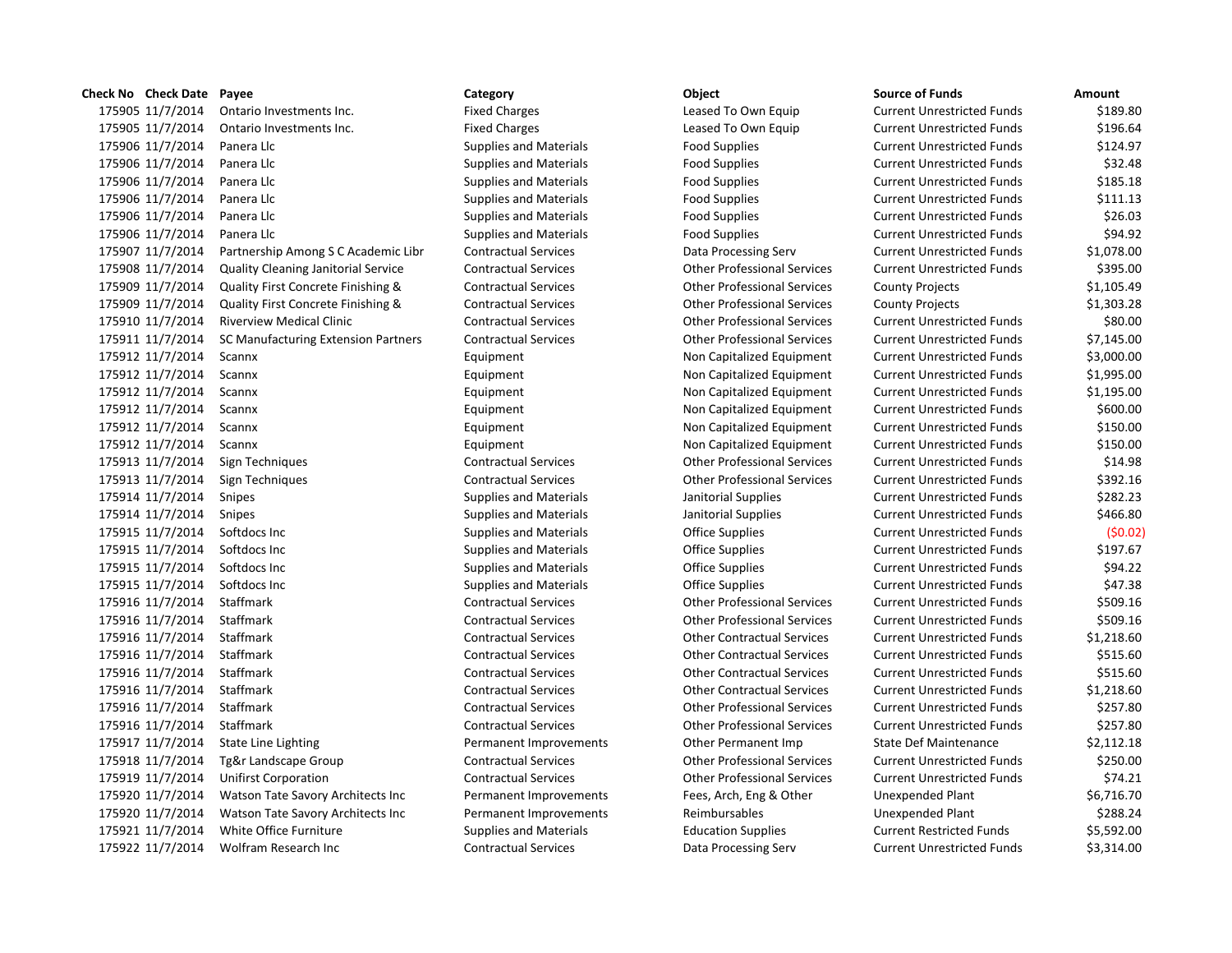175925 11/7/2014 Constant Contact, Inc. Contractual Services Advertising Current Unrestricted Funds \$40.00 175926 11/7/2014 Sams Club Direct Supplies and Materials Food Supplies Food Supplies Current Unrestricted Funds \$85.26 175926 11/7/2014 Sams Club Direct Supplies and Materials Food Supplies Food Supplies Current Unrestricted Funds \$97.60 11/7/2014 Sams Club Direct Supplies and Materials Food Supplies Current Unrestricted Funds \$123.38 11/7/2014 Sams Club Direct Supplies and Materials Food Supplies Current Unrestricted Funds \$97.62 11/7/2014 Sams Club Direct Supplies and Materials Food Supplies Current Unrestricted Funds \$100.37 11/7/2014 Sams Club Direct Supplies and Materials Other Supplies Current Unrestricted Funds \$109.62 11/7/2014 Sams Club Direct Contractual Services Education & Training Serv Current Unrestricted Funds \$81.50 11/7/2014 Sams Club Direct Contractual Services Education & Training Serv Current Unrestricted Funds \$28.53 11/7/2014 U.S. Postal Service Supplies and Materials Postage Current Unrestricted Funds \$220.00 11/7/2014 Office of Insurance Services Current Liabilities State Insurance Employee Current Unrestricted Funds \$169,726.50 11/7/2014 Office of Insurance Services Current Liabilities State Opt Life Current Unrestricted Funds \$6,016.04 11/7/2014 Office of Insurance Services Current Liabilities Dep Life Insurance Current Unrestricted Funds \$99.20 11/7/2014 Office of Insurance Services Current Liabilities Supp Long Term Disability Current Unrestricted Funds \$2,057.20 11/7/2014 Office of Insurance Services Current Liabilities Dental Plus Employee Current Unrestricted Funds \$4,449.02 11/7/2014 Office of Insurance Services Current Liabilities State Vison Plan Current Unrestricted Funds \$2,053.52 11/7/2014 Office of Insurance Services Current Liabilities State Dental Employee Current Unrestricted Funds \$4,817.06 175928 11/7/2014 Office of Insurance Services Current Liabilities Current Liabilities Tobacco Surcharge Current Unrestricted Funds \$980.00 11/10/2014 Ameripride Services Inc Supplies and Materials Major Supplies Current Unrestricted Funds \$121.98 175968 11/10/2014 Ameripride Services Inc Supplies and Materials Major Supplies Current Unrestricted Funds \$314.58 11/11/2014 Accred Board for Eng and Tech Fixed Charges Dues & Membership Fees Current Unrestricted Funds \$3,375.00 175974 11/11/2014 Cherry Tree, LLC **Fixed Charges** Fixed Charges Rent Non State Current Unrestricted Funds \$8,332.50 11/11/2014 Chester Rental Uniform Current Liabilities Uniform Current Unrestricted Funds \$27.84 11/11/2014 Chester Rental Uniform Current Liabilities Uniform Current Unrestricted Funds \$27.84 11/11/2014 Chester Rental Uniform Current Liabilities Uniform Current Unrestricted Funds \$27.84 11/11/2014 Chester Rental Uniform Current Liabilities Uniform Current Unrestricted Funds \$27.84 11/11/2014 Chester Rental Uniform Current Liabilities Uniform Current Unrestricted Funds \$27.84 11/11/2014 Chester Rental Uniform Supplies and Materials Clothing Supplies Current Unrestricted Funds \$27.84 11/11/2014 Chester Rental Uniform Supplies and Materials Clothing Supplies Current Unrestricted Funds \$27.84 11/11/2014 Chester Rental Uniform Supplies and Materials Clothing Supplies Current Unrestricted Funds \$27.84 11/11/2014 Chester Rental Uniform Supplies and Materials Clothing Supplies Current Unrestricted Funds \$27.84 11/11/2014 Chester Rental Uniform Supplies and Materials Clothing Supplies Current Unrestricted Funds \$27.84 175976 11/11/2014 City Club of Rock Hill Fixed Charges Fixed Charges Dues & Membership Fees Current Unrestricted Funds \$33.33 11/11/2014 Sysco Food Services of Charlotte Ll Supplies and Materials Food Supplies Current Unrestricted Funds \$1,358.43 11/11/2014 Sysco Food Services of Charlotte Ll Supplies and Materials Food Supplies Current Unrestricted Funds \$1,332.60 11/11/2014 Sysco Food Services of Charlotte Ll Supplies and Materials Food Supplies Current Unrestricted Funds \$1,298.66 11/11/2014 Sysco Food Services of Charlotte Ll Supplies and Materials Food Supplies Current Unrestricted Funds \$1,127.71 11/11/2014 Sysco Food Services of Charlotte Ll Supplies and Materials Food Supplies Current Unrestricted Funds \$1,349.95 11/11/2014 York County Regional Chamber of Com Supplies and Materials Other Supplies Current Unrestricted Funds \$20.00 11/11/2014 York Technical College Foundation Fixed Charges Rent Non State Current Unrestricted Funds \$1,666.66 11/11/2014 York Technical College Foundation Fixed Charges Rent Non State Current Unrestricted Funds \$1,607.53

**Check No Check Date Payee Category Object Source of Funds Amount** 11/7/2014 Wolfram Research Inc Contractual Services Data Processing Serv Current Unrestricted Funds \$20.00 11/11/2014 York Technical College Foundation Fixed Charges Rent Non State Current Unrestricted Funds \$3,082.37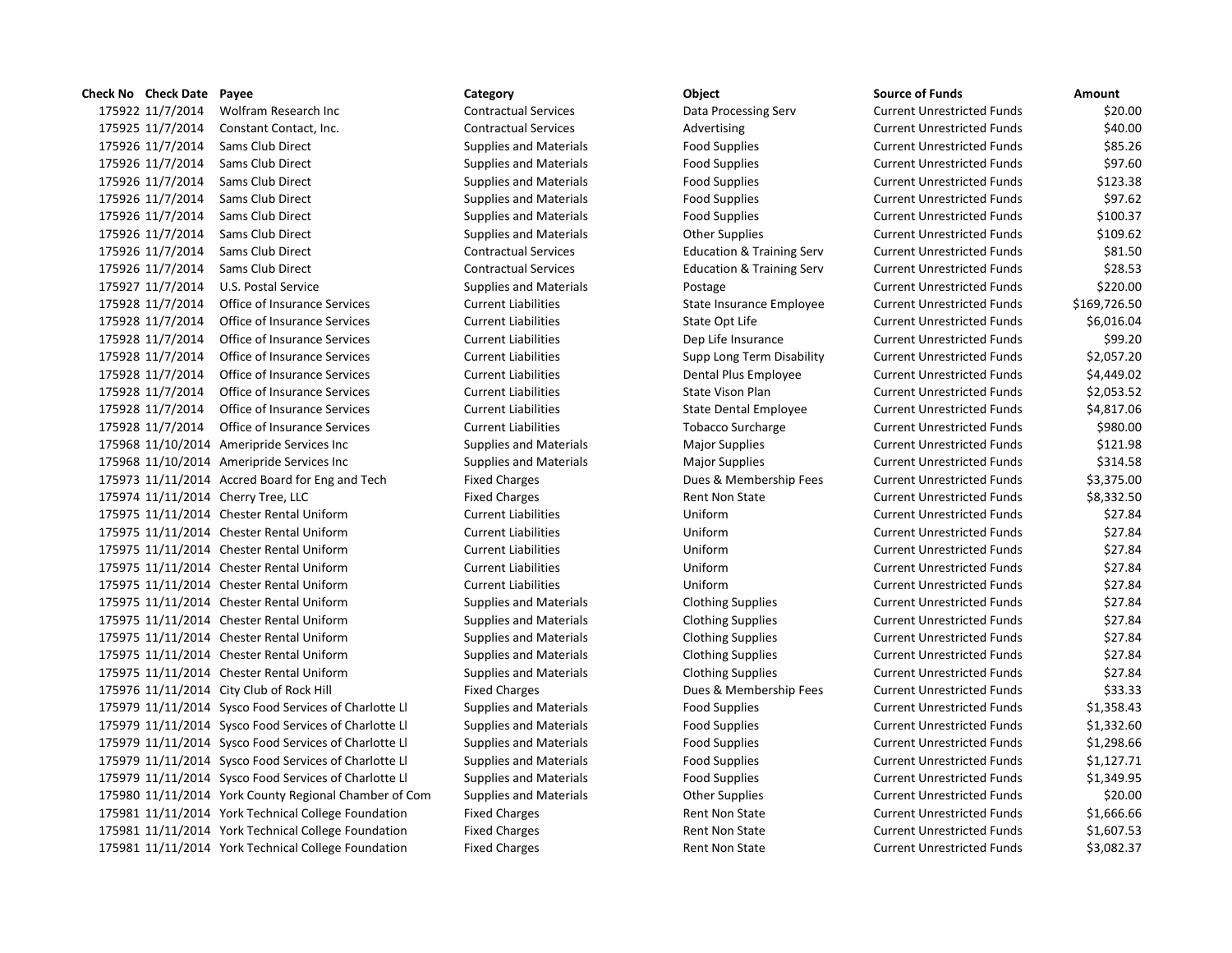### **Check No Check Date Payee Category Object Source of Funds Amount**

 11/11/2014 York Technical College Foundation Fixed Charges Rent Non State Current Unrestricted Funds \$1,666.66 175982 11/11/2014 American Welding Society, Inc Supplies and Materials Education Supplies Current Unrestricted Funds \$532.97 11/11/2014 Trolleys, Inc Contractual Services Other Professional Services Current Unrestricted Funds \$4,000.00 11/11/2014 South Carolina Bar Contractual Services Other Professional Services Current Unrestricted Funds \$525.00 11/11/2014 South Carolina Bar Contractual Services Other Professional Services Current Unrestricted Funds \$0.00 11/12/2014 S C State Board for Tech and Comp E Contractual Services Other Professional Services Current Unrestricted Funds \$2,559.44 11/12/2014 Laurel A. Files Current Assets Prepaid Expenses Current Unrestricted Funds \$1,800.00 11/12/2014 Bennie H. Nunnally, Jr Current Assets Prepaid Expenses Current Unrestricted Funds \$1,000.00 11/12/2014 Heidi E. Buchanan Current Assets Prepaid Expenses Current Unrestricted Funds \$800.00 11/12/2014 Charmaine Parker Current Assets Prepaid Expenses Current Unrestricted Funds \$1,600.00 11/12/2014 Chester Metropolitan District Contractual Services Utilities Current Unrestricted Funds \$64.49 176004 11/12/2014 Peoples First Insurance **Insurance Fixed Charges** Insurance Non-State Current Unrestricted Funds \$9,614.00 11/12/2014 Peoples First Insurance Fixed Charges Insurance Non-State Current Unrestricted Funds \$200.00 176004 11/12/2014 Peoples First Insurance The Fixed Charges Current Unrestricted Funds Fass.84 11/12/2014 Surveillance, Resources, and Invest Contractual Services Other Professional Services Current Unrestricted Funds \$763.00 11/12/2014 Surveillance, Resources, and Invest Op Revenue - Other Current Unres SRI Current Unrestricted Funds \$272.50 11/12/2014 Surveillance, Resources, and Invest Op Revenue - Other Current Unres SRI Current Unrestricted Funds \$381.50 11/12/2014 Surveillance, Resources, and Invest Op Revenue - Other Current Unres SRI Current Unrestricted Funds \$109.00 11/12/2014 Surveillance, Resources, and Invest Op Revenue - Other Current Unres SRI Current Unrestricted Funds \$6,322.00 11/12/2014 Mary F. Daniel Current Assets Prepaid Expenses Current Unrestricted Funds \$800.00 11/18/2014 Budget and Control Board Contractual Services Education & Training Serv Current Unrestricted Funds \$4,800.00 11/18/2014 Budget and Control Board Contractual Services Education & Training Serv Current Unrestricted Funds \$0.00 11/18/2014 Business Officers Peer Group Fixed Charges Dues & Membership Fees Current Unrestricted Funds \$125.00 11/18/2014 Central City Optimist Club Administ Fixed Charges Dues & Membership Fees Current Unrestricted Funds \$150.00 11/18/2014 Fort Mill Rotary Club Fixed Charges Dues & Membership Fees Current Unrestricted Funds \$210.00 11/18/2014 McAlister's Deli Supplies and Materials Food Supplies Current Unrestricted Funds \$142.84 11/18/2014 Panera Llc Supplies and Materials Food Supplies Current Unrestricted Funds \$92.63 11/18/2014 Petty Cash Supplies and Materials Education Supplies Current Unrestricted Funds \$24.75 11/18/2014 Petty Cash Supplies and Materials Office Supplies Current Unrestricted Funds \$79.57 11/18/2014 Petty Cash Contractual Services Other Contractual Services Current Restricted Funds \$10.20 11/18/2014 Petty Cash Supplies and Materials Food Supplies Current Unrestricted Funds \$37.98 11/18/2014 Rotary Club of Rock Hill Fixed Charges Dues & Membership Fees Current Unrestricted Funds \$125.00 11/18/2014 Rotary Club of Rock Hill Fixed Charges Dues & Membership Fees Current Unrestricted Funds \$25.00 11/18/2014 Surveillance, Resources, and Invest Contractual Services Other Professional Services Current Unrestricted Funds \$109.00 11/18/2014 Surveillance, Resources, and Invest Contractual Services Other Professional Services Current Unrestricted Funds \$272.50 11/20/2014 Bank of America Current Liabilities A/P Bank of America Current Unrestricted Funds \$216,243.48 11/21/2014 Act Compass/Esl Course Placement Se Contractual Services Other Professional Services Current Unrestricted Funds \$497.60 11/21/2014 Act Compass/Esl Course Placement Se Contractual Services Other Professional Services Current Unrestricted Funds \$206.50 11/21/2014 Adams Outdoor Advertising of Nc Contractual Services Advertising Current Unrestricted Funds \$1,500.00 176060 11/21/2014 Airgas Usa, Llc Supplies and Materials Education Supplies Current Unrestricted Funds \$3.37 11/21/2014 Airgas Usa, Llc Supplies and Materials Education Supplies Current Unrestricted Funds \$420.66 176060 11/21/2014 Airgas Usa, Llc Supplies and Materials Education Supplies Current Unrestricted Funds \$163.31 11/21/2014 Airgas Usa, Llc Supplies and Materials Education Supplies Current Unrestricted Funds \$84.26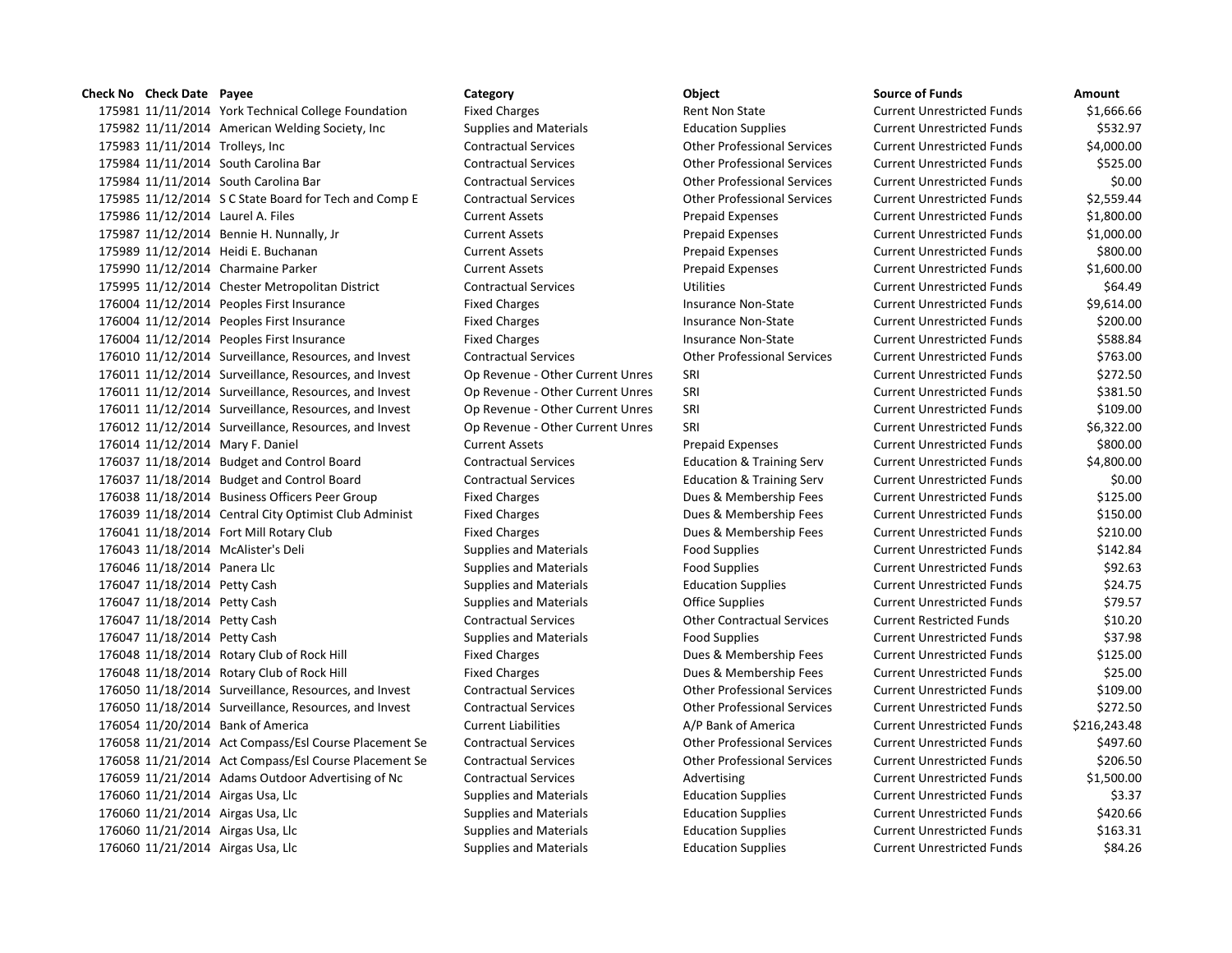176060 11/21/2014 Airgas Usa, Llc Supplies and Materials Education Supplies Current Unrestricted Funds \$16.85 11/21/2014 Ameripride Services Inc Supplies and Materials Major Supplies Current Unrestricted Funds \$170.13 11/21/2014 Arcpoint Labs Contractual Services Other Professional Services Current Unrestricted Funds \$360.00 11/21/2014 Joyce S. Baker Contractual Services Other Professional Services Current Unrestricted Funds \$150.00 11/21/2014 Bearing Distributors Supplies and Materials Education Supplies Current Restricted Funds \$2,346.00 11/21/2014 Bi Lo Supplies and Materials Food Supplies Current Unrestricted Funds \$109.11 11/21/2014 Burgess Sales & Supply Contractual Services General Repair Current Unrestricted Funds \$2,445.03 11/21/2014 Burgess Sales & Supply Contractual Services General Repair Current Unrestricted Funds \$590.11 11/21/2014 C C Dickson Contractual Services General Repair Current Unrestricted Funds \$95.53 11/21/2014 C C Dickson Contractual Services General Repair Current Unrestricted Funds \$20.41 11/21/2014 Cannon Painting Company Contractual Services General Repair Current Unrestricted Funds \$2,220.00 176069 11/21/2014 Canon Solutions America Inc Fixed Charges Rental Other Rental Other Current Unrestricted Funds \$56.63 11/21/2014 Caretaker Management Service Inc Contractual Services Other Professional Services Current Unrestricted Funds \$950.00 11/21/2014 Caretaker Management Service Inc Contractual Services Other Professional Services Current Unrestricted Funds \$1,205.00 176071 11/21/2014 Catering Affairs Supplies and Materials Food Supplies Current Unrestricted Funds \$2,202.00 176071 11/21/2014 Catering Affairs Supplies and Materials Food Supplies Current Unrestricted Funds \$719.20 176071 11/21/2014 Catering Affairs Supplies and Materials Food Supplies Food Supplies Current Unrestricted Funds \$4,196.25 11/21/2014 City Electric Accounts - Sc Contractual Services General Repair Current Unrestricted Funds \$97.75 11/21/2014 City Electric Accounts - Sc Contractual Services General Repair Current Unrestricted Funds \$114.40 11/21/2014 Cox's Rock Hill Inc Contractual Services Other Professional Services Current Unrestricted Funds \$1,590.00 11/21/2014 Keith E. Cradle Contractual Services Other Professional Services Current Restricted Funds \$500.00 11/21/2014 Dade Paper and Bag Co Supplies and Materials Janitorial Supplies Current Unrestricted Funds \$263.15 11/21/2014 Dade Paper and Bag Co Supplies and Materials Janitorial Supplies Current Unrestricted Funds \$1,917.71 176076 11/21/2014 Mary F. Daniel **Fixed Charges** Fixed Charges Dues & Membership Fees Current Unrestricted Funds \$800.00 11/21/2014 Mary F. Daniel Travel Travel Current Unrestricted Funds \$144.05 11/21/2014 Mary F. Daniel Current Assets Prepaid Expenses Current Unrestricted Funds (\$800.00) 11/21/2014 Dell Computer Corporation Supplies and Materials Major Supplies Current Unrestricted Funds \$1,559.90 11/21/2014 Dell Computer Corporation Supplies and Materials Education Supplies Current Restricted Funds \$9,349.89 11/21/2014 Dell Computer Corporation Contractual Services Data Processing Serv Current Unrestricted Funds \$2,565.00 11/21/2014 Eagle Wood, Inc Permanent Improvements Other Permanent Imp Unexpended Plant \$47,137.55 11/21/2014 Education to Go Contractual Services Other Professional Services Current Unrestricted Funds \$65.00 11/21/2014 ESP Associates PA Permanent Improvements Fees, Arch, Eng & Other Unexpended Plant \$1,489.50 11/21/2014 ESP Associates PA Permanent Improvements Reimbursables Unexpended Plant \$81.32 11/21/2014 Nepherterra Estrada Contractual Services Other Professional Services Current Restricted Funds \$500.00 11/21/2014 Fast Signs Contractual Services Advertising Current Unrestricted Funds \$3,140.00 11/21/2014 Fastenal Contractual Services Other Contractual Services Current Unrestricted Funds \$355.42 11/21/2014 Fastenal Contractual Services Other Contractual Services Current Unrestricted Funds \$101.69 11/21/2014 Fort Mill B B Q Comp. Supplies and Materials Food Supplies Current Unrestricted Funds \$1,667.30 11/21/2014 Gateway Supply Company Contractual Services General Repair Current Unrestricted Funds \$208.25 11/21/2014 Gateway Supply Company Contractual Services General Repair Current Unrestricted Funds \$193.59 176086 11/21/2014 Grace Outdoor, LLC Contractual Services Advertising Current Unrestricted Funds \$2,000.00 11/21/2014 Graybar Electric Co Contractual Services General Repair Current Unrestricted Funds \$23.74 11/21/2014 Graybar Electric Co Contractual Services General Repair Current Unrestricted Funds \$33.06

**Check No Check Date Payee Category Object Source of Funds Amount**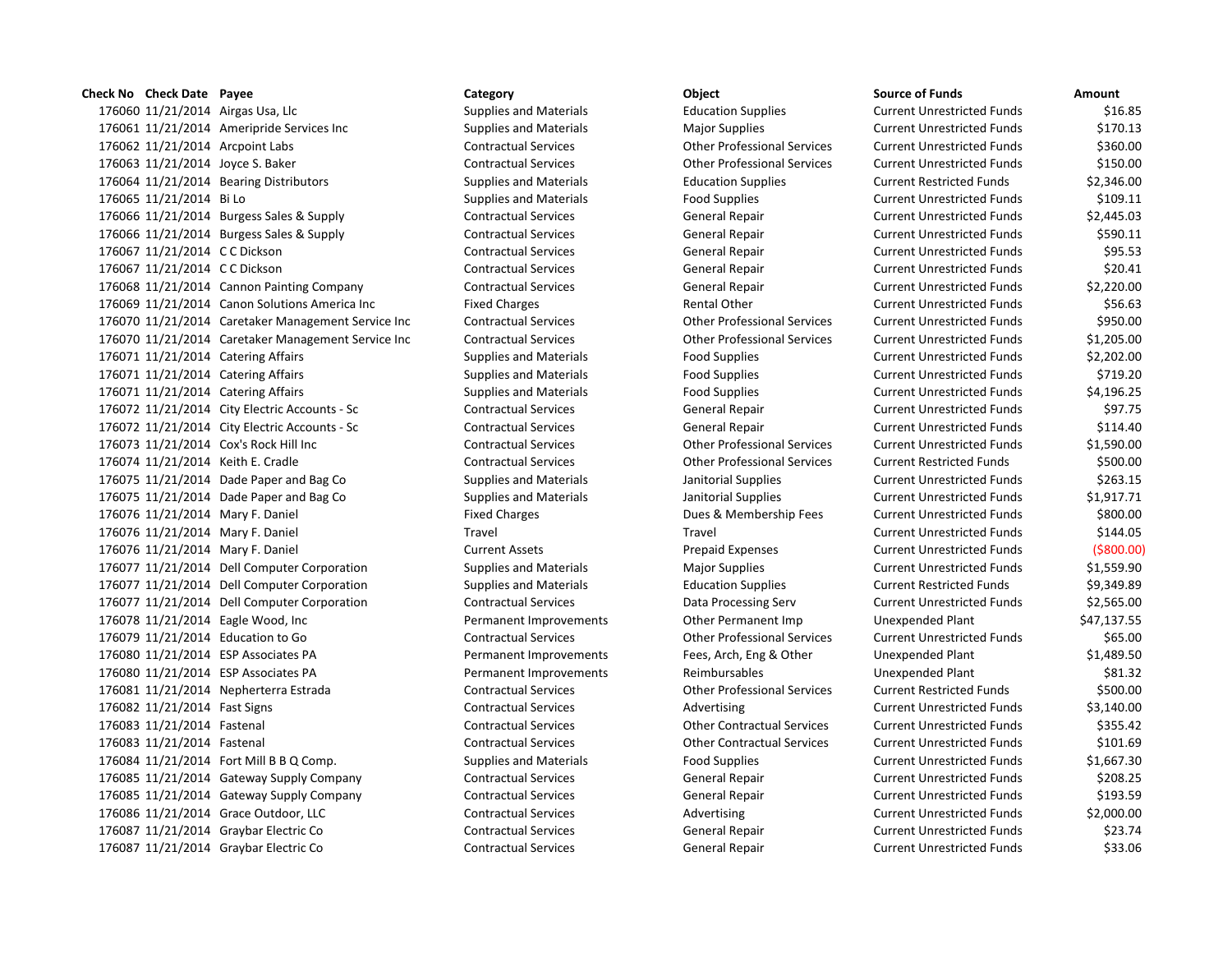### **Check No Check Date Payee Category Category Object**

176087 11/21/2014 Graybar Electric Co Contractual Services General Repair 176087 11/21/2014 Graybar Electric Co Supplies and Materials Complies County Projects & County Projects & 2,36 176087 11/21/2014 Graybar Electric Co Supplies and Materials County Projects Active 20ther Supplies **2006** 176087 11/21/2014 Graybar Electric Co Supplies and Materials Computer Supplies County Projects & The Supplies 176087 11/21/2014 Graybar Electric Co Supplies and Materials Complies County Projects & County Projects & Coun 176088 11/21/2014 Honey Baked Ham Company Supplies and Materials Food Supplies 176088 11/21/2014 Honey Baked Ham Company Supplies and Materials Food Supplies 176088 11/21/2014 Honey Baked Ham Company Supplies and Materials Food Supplies Food Supplies 176088 11/21/2014 Honey Baked Ham Company Supplies and Materials Food Supplies Food Supplies 176088 11/21/2014 Honey Baked Ham Company Supplies and Materials Food Supplies Food Supplies 176088 11/21/2014 Honey Baked Ham Company Supplies and Materials Food Supplies Food Supplies 176089 11/21/2014 Howard's Automotive, Llc Contractual Services General Repair 176089 11/21/2014 Howard's Automotive, Llc Contractual Services General Repair 176089 11/21/2014 Howard's Automotive, Llc Contractual Services General Repair 176089 11/21/2014 Howard's Automotive, Llc Contractual Services General Repair 176090 11/21/2014 Infobase Learning The Equipment Equipment Library Books, Maps & Film 176091 11/21/2014 Interior Plantscapes Llc Contractual Services Other Contractual Services Current Unrestricted Funds \$268.000 Current Unrestricted Funds \$268.000 Current Units \$268.000 Current Units \$268.000 Current Burre 176092 11/21/2014 Interstate Towing and Recovery Contractual Services Contractual Services Current Professional Services 176093 11/21/2014 YTC Employee Supplies and Materials Maintenance Supplies Current Unrestricted Funds & Maintenance Supplies 176094 11/21/2014 Johnson Controls Inc Contractual Services General Repair 176094 11/21/2014 Johnson Controls Inc Contractual Services General Repair 176095 11/21/2014 Love Security Services Inc Contractual Services Current Current Current Current Unrestricted Funds \$5 176096 11/21/2014 Lowes Home Centers Contractual Services General Repair 176097 11/21/2014 Melanie Rowe Catering Supplies and Materials Food Supplies 176098 11/21/2014 Merus Refreshment Services Inc Supplies and Materials Food Supplies 176098 11/21/2014 Merus Refreshment Services Inc Supplies and Materials Food Supplies 176099 11/21/2014 Metrographics Contractual Services Printing Current Unrestricted Funds & Funds & Funds & Te 176099 11/21/2014 Metrographics Contractual Services Printing Current Unrestricted Funds (\$0.04) 176099 11/21/2014 Metrographics Contractual Services Printing Current Unrestricted Funds & Funds & Funds & Te 176099 11/21/2014 Metrographics Contractual Services Printing Current Unrestricted Funds & Funds & Funds & Te 176100 11/21/2014 Mid-Carolina Ahec, Inc. Contractual Services Other Professional Services 176100 11/21/2014 Mid-Carolina Ahec, Inc. Contractual Services Other Professional Services 176100 11/21/2014 Mid-Carolina Ahec, Inc. Contractual Services Current Unrestricted Funds & Current Unrestrict 176100 11/21/2014 Mid-Carolina Ahec, Inc. Contractual Services Current Unrestricted Funds \$4.000 11/21/2014 Mid-Carolina Ahec, Inc. 176101 11/21/2014 Nbc Universal Media, Llc Equipment Equipment Library Books, Maps & Film 176102 11/21/2014 Palmetto Tire and Service Contractual Services General Repair 176102 11/21/2014 Palmetto Tire and Service Contractual Services General Repair 176103 11/21/2014 Panera Llc Supplies and Materials Food Supplies Current Publishing Funds & Food Supplies and 176103 11/21/2014 Panera Llc Supplies and Materials Food Supplies Current Publishing Funds & Food Supplies and Materials 176103 11/21/2014 Panera Llc Supplies and Materials Food Supplies Current Publishing Funds & Tool Supplies and Materials 176104 11/21/2014 Penn Station Subs Supplies and Materials Food Supplies Current Publishing Funds & 420.00000 176105 11/21/2014 Pit Crew Contractual Services General Repair 176105 11/21/2014 Pit Crew Contractual Services General Repair

| <b>Source of Funds</b>            | Amount     |
|-----------------------------------|------------|
| <b>Current Unrestricted Funds</b> | \$278.13   |
| <b>County Projects</b>            | \$2,364.00 |
| <b>County Projects</b>            | \$2,123.00 |
| <b>County Projects</b>            | \$152.55   |
| <b>County Projects</b>            | \$1,625.25 |
| <b>Current Unrestricted Funds</b> | \$569.25   |
| <b>Current Unrestricted Funds</b> | \$102.14   |
| <b>Current Unrestricted Funds</b> | \$92.25    |
| <b>Current Unrestricted Funds</b> | \$101.47   |
| <b>Current Unrestricted Funds</b> | \$166.05   |
| <b>Current Unrestricted Funds</b> | \$507.37   |
| <b>Current Unrestricted Funds</b> | \$41.59    |
| <b>Current Unrestricted Funds</b> | \$60.00    |
| <b>Current Unrestricted Funds</b> | \$93.50    |
| <b>Current Unrestricted Funds</b> | \$6.00     |
| <b>Current Unrestricted Funds</b> | \$6,217.20 |
| <b>Current Unrestricted Funds</b> | \$268.00   |
| <b>Current Unrestricted Funds</b> | \$140.00   |
| <b>Current Unrestricted Funds</b> | \$25.36    |
| <b>Current Unrestricted Funds</b> | \$1,100.00 |
| <b>Current Unrestricted Funds</b> | \$1,753.27 |
| <b>Current Unrestricted Funds</b> | \$540.00   |
| <b>Current Unrestricted Funds</b> | \$231.30   |
| <b>Current Unrestricted Funds</b> | \$992.68   |
| <b>Current Unrestricted Funds</b> | \$74.79    |
| <b>Current Unrestricted Funds</b> | \$274.13   |
| <b>Current Unrestricted Funds</b> | \$57.00    |
| <b>Current Unrestricted Funds</b> | (\$0.04    |
| <b>Current Unrestricted Funds</b> | \$510.02   |
| <b>Current Unrestricted Funds</b> | \$510.02   |
| <b>Current Unrestricted Funds</b> | \$40.00    |
| <b>Current Unrestricted Funds</b> | \$96.00    |
| <b>Current Unrestricted Funds</b> | \$164.00   |
| <b>Current Unrestricted Funds</b> | \$4.00     |
| <b>Current Unrestricted Funds</b> | \$4,259.00 |
| <b>Current Unrestricted Funds</b> | \$551.36   |
| <b>Current Unrestricted Funds</b> | \$378.73   |
| <b>Current Unrestricted Funds</b> | \$413.82   |
| <b>Current Unrestricted Funds</b> | \$98.07    |
| <b>Current Unrestricted Funds</b> | \$252.73   |
| <b>Current Unrestricted Funds</b> | \$420.00   |
| <b>Current Unrestricted Funds</b> | \$361.56   |
| <b>Current Unrestricted Funds</b> | \$224.00   |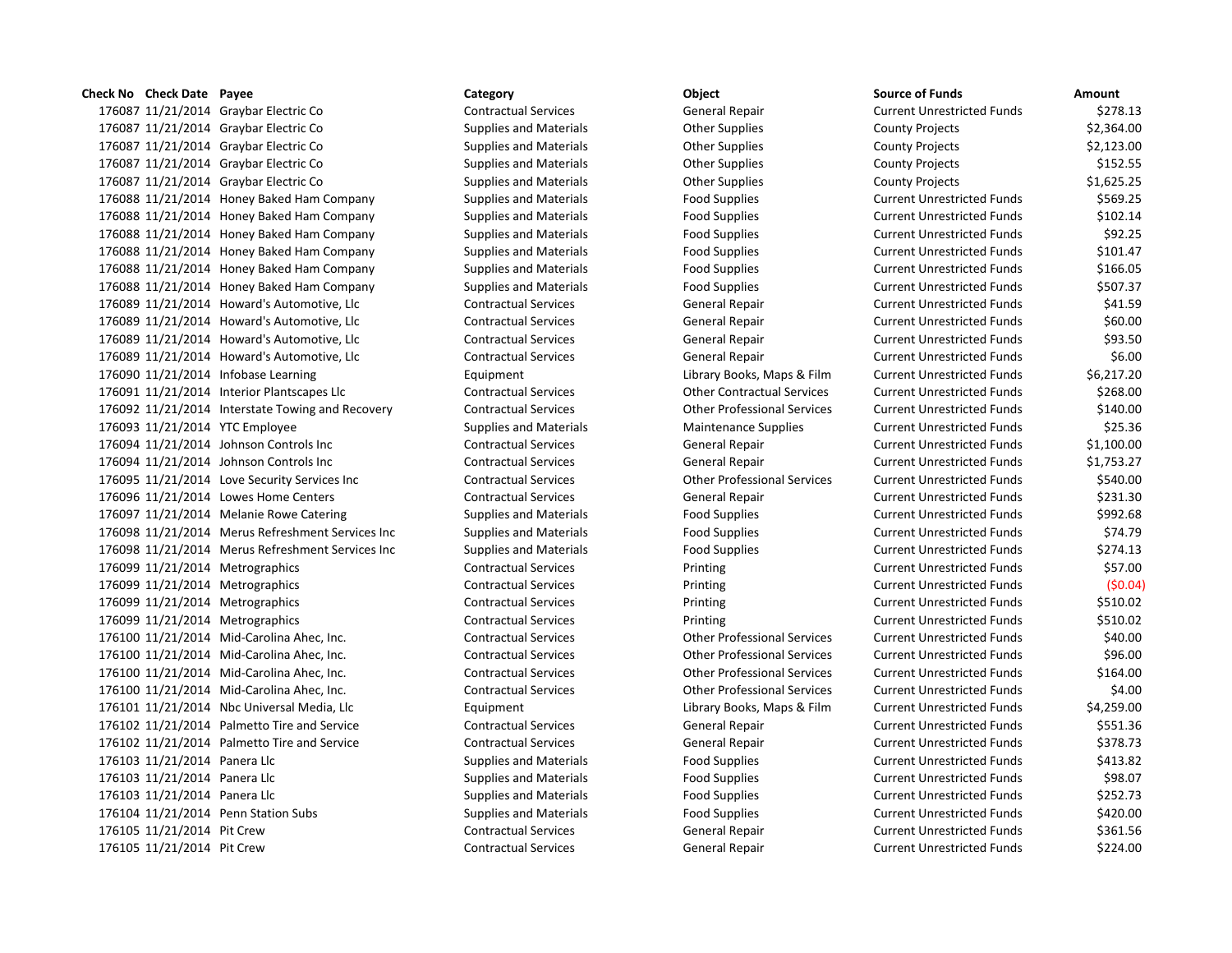**Check No Check Date Payee Category Category Object** 176106 11/21/2014 Porter Paints **Contractual Services** General Repair Contractual Services Contractual Services 176107 11/21/2014 QLESS, INC. Contractual Services Other Professional Services Current Unrestricted Funds \$7,499.84 176108 11/21/2014 Quick Fuel Supplies and Materials Fuel Current Current Current Current Current Current Current Current Current Current Current Current Current Current Current Current Current Current Current Current Curre 176109 11/21/2014 Rci of Sc Inc **Permanent Improvements** Fees, Arch, Eng & Other Engineers and Plant 320.00000000 176109 11/21/2014 Rci of Sc Inc **Permanent Improvements** Fees, Arch, Eng & Other Fees, Arch, Eng & Other 176109 11/21/2014 Rci of Sc Inc **Permanent Improvements** Fees, Arch, Eng & Other Fees, Arch, Eng & Other 176110 11/21/2014 Record Storage Systems Contractual Services Data Processing Serv 176111 11/21/2014 Richburg Supply Company Supplies and Materials Education Supplies 176111 11/21/2014 Richburg Supply Company Supplies and Materials Education Supplies 176111 11/21/2014 Richburg Supply Company Supplies and Materials Education Supplies 176111 11/21/2014 Richburg Supply Company Supplies and Materials Education Supplies 176111 11/21/2014 Richburg Supply Company Supplies and Materials Education Supplies 176111 11/21/2014 Richburg Supply Company Supplies and Materials Education Supplies 176111 11/21/2014 Richburg Supply Company Supplies and Materials Education Supplies 176112 11/21/2014 Rittenhouse Book Distributors Equipment Equipment Library Books, Maps & Film 176113 11/21/2014 Robroy Energy System Inc Contractual Services Current Current Other Professional Services 176113 11/21/2014 Robroy Energy System Inc Contractual Services General Repair 176113 11/21/2014 Robroy Energy System Inc Contractual Services General Repair 176113 11/21/2014 Robroy Energy System Inc Contractual Services General Repair 176114 11/21/2014 S K C Communications Supplies and Materials Education Supplies 176114 11/21/2014 S K C Communications Supplies and Materials Education Supplies 176114 11/21/2014 S K C Communications Supplies and Materials Education Supplies 176114 11/21/2014 S K C Communications Supplies and Materials Education Supplies 176114 11/21/2014 S K C Communications Supplies and Materials Education Supplies 176114 11/21/2014 S K C Communications Supplies and Materials Education Supplies 176114 11/21/2014 S K C Communications Supplies and Materials Education Supplies 176114 11/21/2014 S K C Communications Supplies and Materials Education Supplies 176114 11/21/2014 S K C Communications Supplies and Materials Education Supplies 176114 11/21/2014 S K C Communications Supplies and Materials Education Supplies 176114 11/21/2014 S K C Communications Supplies and Materials Education Supplies 176114 11/21/2014 S K C Communications Supplies and Materials Education Supplies 176114 11/21/2014 S K C Communications Supplies and Materials Education Supplies 176114 11/21/2014 S K C Communications Supplies and Materials Education Supplies 176114 11/21/2014 S K C Communications Supplies and Materials Education Supplies 176114 11/21/2014 S K C Communications Supplies and Materials Education Supplies 176114 11/21/2014 S K C Communications Supplies and Materials Education Supplies 176114 11/21/2014 S K C Communications Supplies and Materials Education Supplies 176114 11/21/2014 S K C Communications Supplies and Materials Education Supplies 176114 11/21/2014 S K C Communications Supplies and Materials Education Supplies 176115 11/21/2014 Simplex Grinnell Lp **Permanent Improvements** Other Permanent Imp 176115 11/21/2014 Simplex Grinnell Lp **Permanent Improvements** Other Permanent Imp 176116 11/21/2014 Snipes Supplies and Materials Janitorial Supplies and Trumper Current Unrestricted Funds & T 176117 11/21/2014 Softdocs Inc Contractual Services Other Professional Services Current Unrestricted Funds \$7,375.000

| Source of Funds                   | Amount     |
|-----------------------------------|------------|
| <b>Current Unrestricted Funds</b> | \$362.58   |
| <b>Current Unrestricted Funds</b> | \$7,499.84 |
| <b>Current Unrestricted Funds</b> | \$1,198.88 |
| <b>Unexpended Plant</b>           | \$240.00   |
| <b>Unexpended Plant</b>           | \$52.80    |
| <b>Unexpended Plant</b>           | \$412.80   |
| <b>Current Unrestricted Funds</b> | \$154.80   |
| <b>Current Restricted Funds</b>   | (50.01)    |
| <b>Current Restricted Funds</b>   | \$417.38   |
| <b>Current Restricted Funds</b>   | \$888.37   |
| <b>Current Restricted Funds</b>   | \$338.00   |
| <b>Current Restricted Funds</b>   | \$63.80    |
| <b>Current Restricted Funds</b>   | \$1,499.91 |
| <b>Current Restricted Funds</b>   | \$975.00   |
| <b>Current Unrestricted Funds</b> | \$400.00   |
| <b>Current Unrestricted Funds</b> | \$601.00   |
| <b>Current Unrestricted Funds</b> | \$2,320.00 |
| <b>Current Unrestricted Funds</b> | \$720.00   |
| <b>Current Unrestricted Funds</b> | \$615.00   |
| <b>Current Restricted Funds</b>   | \$27.53    |
| <b>Current Restricted Funds</b>   | \$625.00   |
| <b>Current Restricted Funds</b>   | \$1,256.49 |
| <b>Current Restricted Funds</b>   | \$625.00   |
| <b>Current Restricted Funds</b>   | \$1,256.49 |
| <b>Current Restricted Funds</b>   | (50.02)    |
| <b>Current Restricted Funds</b>   | \$325.01   |
| <b>Current Restricted Funds</b>   | \$6,000.00 |
| <b>Current Restricted Funds</b>   | \$992.28   |
| <b>Current Restricted Funds</b>   | \$219.00   |
| <b>Current Restricted Funds</b>   | \$98.56    |
| <b>Current Restricted Funds</b>   | \$870.50   |
| <b>Current Restricted Funds</b>   | \$202.36   |
| <b>Current Restricted Funds</b>   | \$382.00   |
| <b>Current Restricted Funds</b>   | \$2,381.00 |
| <b>Current Restricted Funds</b>   | \$552.50   |
| <b>Current Restricted Funds</b>   | \$766.50   |
| <b>Current Restricted Funds</b>   | \$126.00   |
| <b>Current Restricted Funds</b>   | \$750.00   |
| <b>Current Restricted Funds</b>   | \$1,096.00 |
| <b>Unexpended Plant</b>           | \$2,697.00 |
| <b>Unexpended Plant</b>           | \$2,197.00 |
| <b>Current Unrestricted Funds</b> | \$571.02   |
| <b>Current Unrestricted Funds</b> | \$7,375.00 |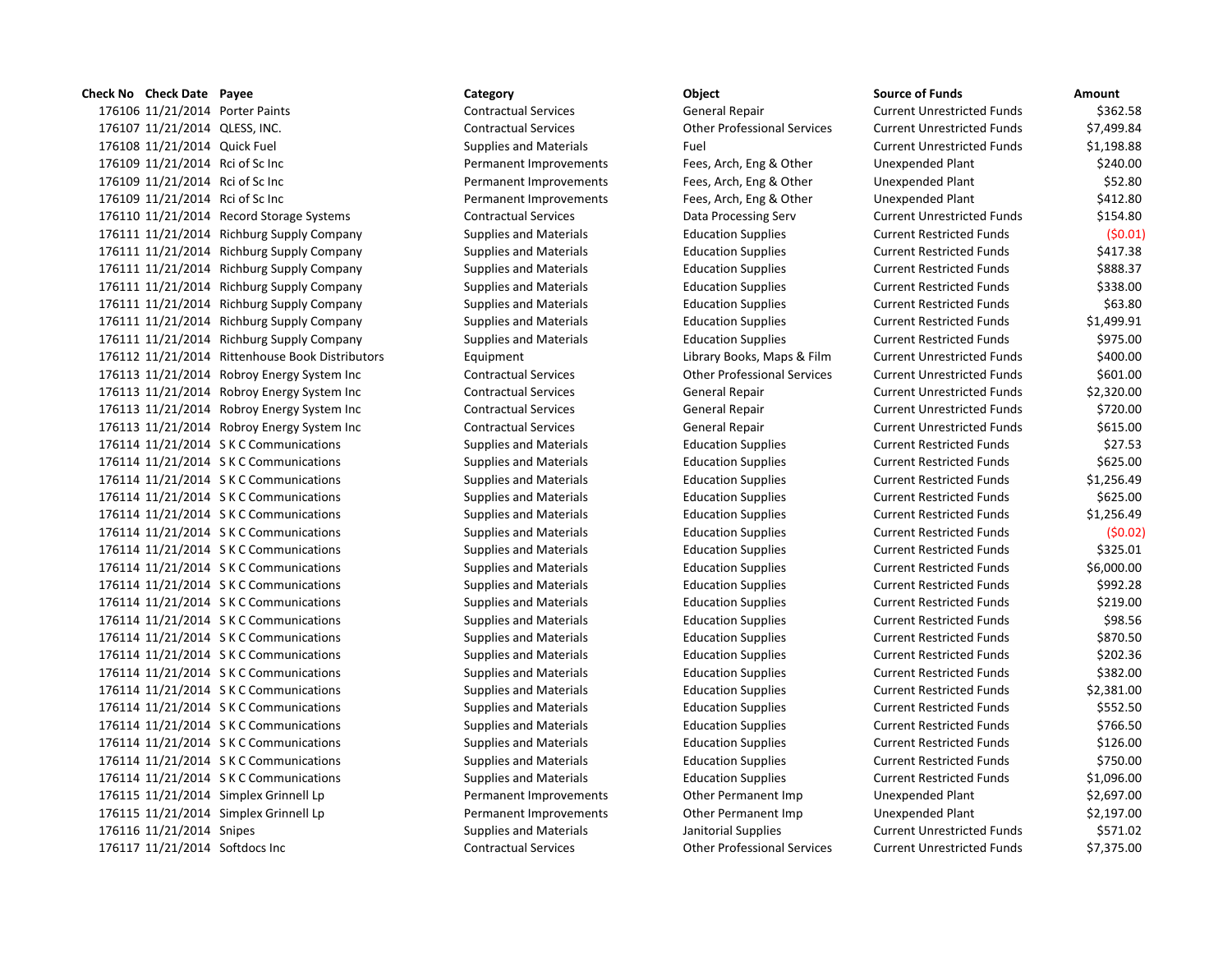11/21/2014 Software House International Corp Contractual Services Other Professional Services Current Unrestricted Funds \$1,934.75 11/21/2014 Solid Structures Llc Permanent Improvements Renov of Build & Add Unexpended Plant \$73,701.35 11/21/2014 Spartanburg Community College Contractual Services Data Processing Serv Current Unrestricted Funds \$15,500.00 11/21/2014 Staffmark Contractual Services Other Professional Services Current Unrestricted Funds \$509.16 11/21/2014 Staffmark Contractual Services Other Professional Services Current Unrestricted Funds \$509.16 11/21/2014 Staffmark Contractual Services Other Contractual Services Current Unrestricted Funds \$1,218.60 11/21/2014 Staffmark Contractual Services Other Contractual Services Current Unrestricted Funds \$515.60 11/21/2014 Staffmark Contractual Services Other Contractual Services Current Unrestricted Funds \$515.60 11/21/2014 Staffmark Contractual Services Other Professional Services Current Unrestricted Funds \$257.80 11/21/2014 Staffmark Contractual Services Other Professional Services Current Unrestricted Funds \$257.80 11/21/2014 Stericycle Inc Contractual Services Other Professional Services Current Unrestricted Funds \$13.49 11/21/2014 Stericycle Inc Contractual Services Other Professional Services Current Unrestricted Funds \$161.87 11/21/2014 Stericycle Inc Contractual Services Other Professional Services Current Unrestricted Funds \$94.43 11/21/2014 U Save Auto Rental Travel Travel Current Unrestricted Funds \$53.38 11/21/2014 Unifirst Corporation Contractual Services Other Professional Services Current Unrestricted Funds \$148.42 176125 11/21/2014 United Rentals **Fixed Charges** Fixed Charges Rental Other Current Unrestricted Funds \$394.69 176125 11/21/2014 United Rentals **Fixed Charges** Fixed Charges Rental Other Current Unrestricted Funds \$394.69 11/21/2014 Vsc Fire & Security Permanent Improvements Other Permanent Imp Unexpended Plant \$2,464.61 11/21/2014 W Square Advertising Contractual Services Advertising Current Unrestricted Funds \$2,496.00 11/21/2014 W Square Advertising Contractual Services Advertising Current Unrestricted Funds \$80.00 11/21/2014 W Square Advertising Contractual Services Advertising Current Unrestricted Funds \$76.00 11/21/2014 W Square Advertising Contractual Services Advertising Current Unrestricted Funds \$110.00 11/21/2014 Waste Management of the Carolinas Contractual Services Utilities Current Unrestricted Funds \$228.66 11/21/2014 West Group Equipment Library Books, Maps & Film Current Unrestricted Funds \$521.26 11/21/2014 World Design Marketing Contractual Services Advertising Current Unrestricted Funds \$10,352.50 11/21/2014 Xerox Corporation Contractual Services Printing Current Unrestricted Funds \$166.63 11/21/2014 Xerox Corporation Contractual Services Printing Current Unrestricted Funds \$373.58 11/21/2014 Xerox Corporation Contractual Services Printing Current Unrestricted Funds \$4,647.09 11/21/2014 Xerox Corporation Contractual Services Printing Current Unrestricted Funds \$6,564.31 11/21/2014 Youvisit Llc Contractual Services Advertising Current Unrestricted Funds \$1,526.00 11/21/2014 Higheredjobs.Com Current Assets Prepaid Expenses Current Unrestricted Funds \$2,250.00 176134 11/21/2014 Budget and Control Board Supplies and Materials Postage Current Unrestricted Funds \$33.10 11/21/2014 Chester Metropolitan District Contractual Services Utilities Current Unrestricted Funds \$83.78 11/21/2014 Chester Metropolitan District Contractual Services Utilities Current Unrestricted Funds \$1,836.37 176136 11/21/2014 City Club of Rock Hill Fixed Charges Fixed Charges Dues & Membership Fees Current Unrestricted Funds \$58.33 11/21/2014 Fred Pryor Seminars Contractual Services Registration Fee Current Unrestricted Funds \$99.00 11/21/2014 Greater York Chamber of Commerce Fixed Charges Dues & Membership Fees Current Unrestricted Funds \$310.00 11/21/2014 Greater York Chamber of Commerce Fixed Charges Dues & Membership Fees Current Unrestricted Funds \$25.00 11/21/2014 McAlister's Deli Supplies and Materials Food Supplies Current Unrestricted Funds \$60.42 176140 11/21/2014 Towneplace Suites by Marriot Travel Travel Travel Travel Travel Current Unrestricted Funds \$197.58 176140 11/21/2014 Towneplace Suites by Marriot Travel Travel Travel Travel Current Unrestricted Funds \$197.58 176141 11/21/2014 U.S. Postal Service Supplies and Materials Postage Current Unrestricted Funds \$405.00 11/21/2014 Airgas Usa, Llc Contractual Services Other Professional Services Current Unrestricted Funds \$10.11

**Check No Check Date Payee Category Object Source of Funds Amount**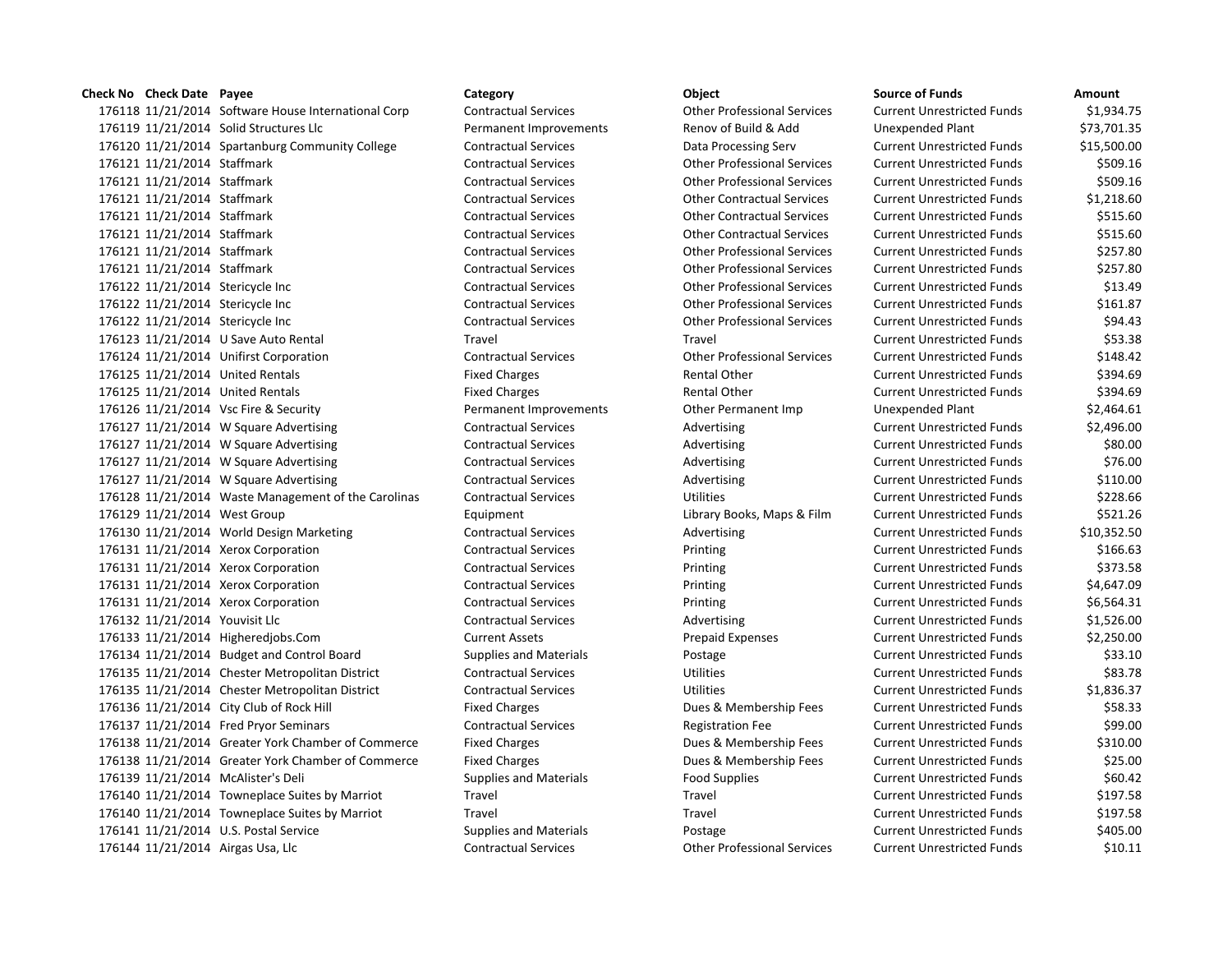| Check No Check Date Payee         |                                                     | Category                         | Object                             | <b>Source of Funds</b>            | Amount       |
|-----------------------------------|-----------------------------------------------------|----------------------------------|------------------------------------|-----------------------------------|--------------|
| 176145 11/21/2014 Business Card   |                                                     | Travel                           | Out of State Lodging               | <b>Current Unrestricted Funds</b> | \$558.09     |
| 176145 11/21/2014 Business Card   |                                                     | Travel                           | Out of State Other Trans           | <b>Current Unrestricted Funds</b> | \$28.00      |
| 176145 11/21/2014 Business Card   |                                                     | Travel                           | Out of State Other Trans           | <b>Current Unrestricted Funds</b> | \$59.04      |
| 176145 11/21/2014 Business Card   |                                                     | Travel                           | Out of State Other Trans           | <b>Current Unrestricted Funds</b> | \$19.60      |
| 176145 11/21/2014 Business Card   |                                                     | Travel                           | Out of State Misc Travel           | <b>Current Unrestricted Funds</b> | \$40.00      |
| 176145 11/21/2014 Business Card   |                                                     | Travel                           | Out of State Misc Travel           | <b>Current Unrestricted Funds</b> | \$48.00      |
| 176145 11/21/2014 Business Card   |                                                     | Travel                           | Out of State Air Trans             | <b>Current Unrestricted Funds</b> | \$50.00      |
| 176145 11/21/2014 Business Card   |                                                     | Travel                           | Out of State Air Trans             | <b>Current Unrestricted Funds</b> | \$52.00      |
| 176145 11/21/2014 Business Card   |                                                     | Travel                           | Out of State Air Trans             | <b>Current Unrestricted Funds</b> | \$25.00      |
| 176145 11/21/2014 Business Card   |                                                     | Travel                           | In State Lodging                   | <b>Current Unrestricted Funds</b> | \$499.30     |
| 176145 11/21/2014 Business Card   |                                                     | Travel                           | Out of State Other Trans           | <b>Current Unrestricted Funds</b> | \$35.00      |
| 176145 11/21/2014 Business Card   |                                                     | Travel                           | Out of State Lodging               | <b>Current Unrestricted Funds</b> | \$1,046.08   |
| 176145 11/21/2014 Business Card   |                                                     | Travel                           | Out of State Lodging               | <b>Current Unrestricted Funds</b> | \$799.60     |
| 176145 11/21/2014 Business Card   |                                                     | Travel                           | Out of State Lodging               | <b>Current Unrestricted Funds</b> | \$751.92     |
| 176145 11/21/2014 Business Card   |                                                     | Travel                           | Out of State Lodging               | <b>Current Unrestricted Funds</b> | \$873.20     |
| 176145 11/21/2014 Business Card   |                                                     | Travel                           | Out of State Lodging               | <b>Current Unrestricted Funds</b> | \$0.00       |
| 176145 11/21/2014 Business Card   |                                                     | Travel                           | Out of State Lodging               | <b>Current Unrestricted Funds</b> | \$0.00       |
| 176145 11/21/2014 Business Card   |                                                     | Travel                           | Out of State Lodging               | <b>Current Unrestricted Funds</b> | \$0.00       |
| 176145 11/21/2014 Business Card   |                                                     | Travel                           | Out of State Lodging               | <b>Current Unrestricted Funds</b> | \$981.65     |
|                                   | 176146 11/21/2014 West Coast Educators Council, Inc | Travel                           | Out of State Registration Fees     | <b>Current Unrestricted Funds</b> | \$175.00     |
|                                   | 176146 11/21/2014 West Coast Educators Council, Inc | Travel                           | Out of State Registration Fees     | <b>Current Unrestricted Funds</b> | \$175.00     |
|                                   | 176147 11/21/2014 AWS Student Welding Chapter       | Op Revenue - Other Current Unres | Miscellaneous                      | <b>Current Unrestricted Funds</b> | \$100.00     |
|                                   | 176149 11/26/2014 Ebsco Subscription Services       | Equipment                        | Library Books, Maps & Film         | <b>Current Unrestricted Funds</b> | \$398.04     |
|                                   | 176150 11/26/2014 Financial Aid Services Inc        | <b>Contractual Services</b>      | <b>Other Professional Services</b> | <b>Current Unrestricted Funds</b> | \$2,500.00   |
|                                   | 176150 11/26/2014 Financial Aid Services Inc        | <b>Contractual Services</b>      | <b>Other Professional Services</b> | <b>Current Unrestricted Funds</b> | \$10,728.79  |
|                                   | 176150 11/26/2014 Financial Aid Services Inc        | <b>Contractual Services</b>      | <b>Other Professional Services</b> | <b>Current Unrestricted Funds</b> | \$9,877.20   |
|                                   | 176150 11/26/2014 Financial Aid Services Inc        | <b>Contractual Services</b>      | <b>Other Professional Services</b> | <b>Current Unrestricted Funds</b> | \$8,303.46   |
| 176151 11/26/2014 Sylvia Hawkins  |                                                     | <b>Contractual Services</b>      | <b>Other Professional Services</b> | <b>Current Unrestricted Funds</b> | \$300.00     |
|                                   | 176152 11/26/2014 Charmaine Parker                  | <b>Current Assets</b>            | <b>Prepaid Expenses</b>            | <b>Current Unrestricted Funds</b> | (\$1,600.00) |
|                                   | 176152 11/26/2014 Charmaine Parker                  | <b>Contractual Services</b>      | <b>Other Professional Services</b> | <b>Current Unrestricted Funds</b> | \$1,600.00   |
|                                   | 176152 11/26/2014 Charmaine Parker                  | Travel                           | Travel                             | <b>Current Unrestricted Funds</b> | \$227.36     |
|                                   | 176153 11/26/2014 Saf Technologies Inc              | <b>Contractual Services</b>      | <b>Other Contractual Services</b>  | <b>Current Unrestricted Funds</b> | \$2,495.00   |
|                                   | 176153 11/26/2014 Saf Technologies Inc              | <b>Contractual Services</b>      | <b>Other Professional Services</b> | <b>Current Unrestricted Funds</b> | \$2,220.00   |
| 176154 11/26/2014 Wilson M. Stahl |                                                     | Travel                           | Travel                             | <b>Current Unrestricted Funds</b> | \$165.76     |
| E0006071 11/7/2014 YTC Employee   |                                                     | Travel                           | In State Priv Auto                 | <b>Current Restricted Funds</b>   | \$74.73      |
| E0006072 11/7/2014 YTC Employee   |                                                     | Travel                           | In State Priv Auto                 | <b>Current Unrestricted Funds</b> | \$110.88     |
| E0006073 11/7/2014 YTC Employee   |                                                     | Travel                           | In State Priv Auto                 | <b>Current Unrestricted Funds</b> | \$63.82      |
| E0006074 11/10/2014 YTC Employee  |                                                     | Travel                           | In State Priv Auto                 | <b>Current Unrestricted Funds</b> | \$53.20      |
| E0006075 11/10/2014 YTC Employee  |                                                     | Travel                           | In State Priv Auto                 | <b>Current Unrestricted Funds</b> | \$93.52      |
| E0006076 11/10/2014 YTC Employee  |                                                     | Travel                           | In State Priv Auto                 | <b>Current Unrestricted Funds</b> | \$689.94     |
| E0006077 11/10/2014 YTC Employee  |                                                     | Travel                           | In State Priv Auto                 | <b>Current Unrestricted Funds</b> | \$273.12     |
| E0006078 11/10/2014 YTC Employee  |                                                     | Travel                           | In State Priv Auto                 | <b>Current Unrestricted Funds</b> | \$86.30      |
| E0006079 11/10/2014 YTC Employee  |                                                     | Travel                           | In State Priv Auto                 | <b>Current Unrestricted Funds</b> | \$43.68      |